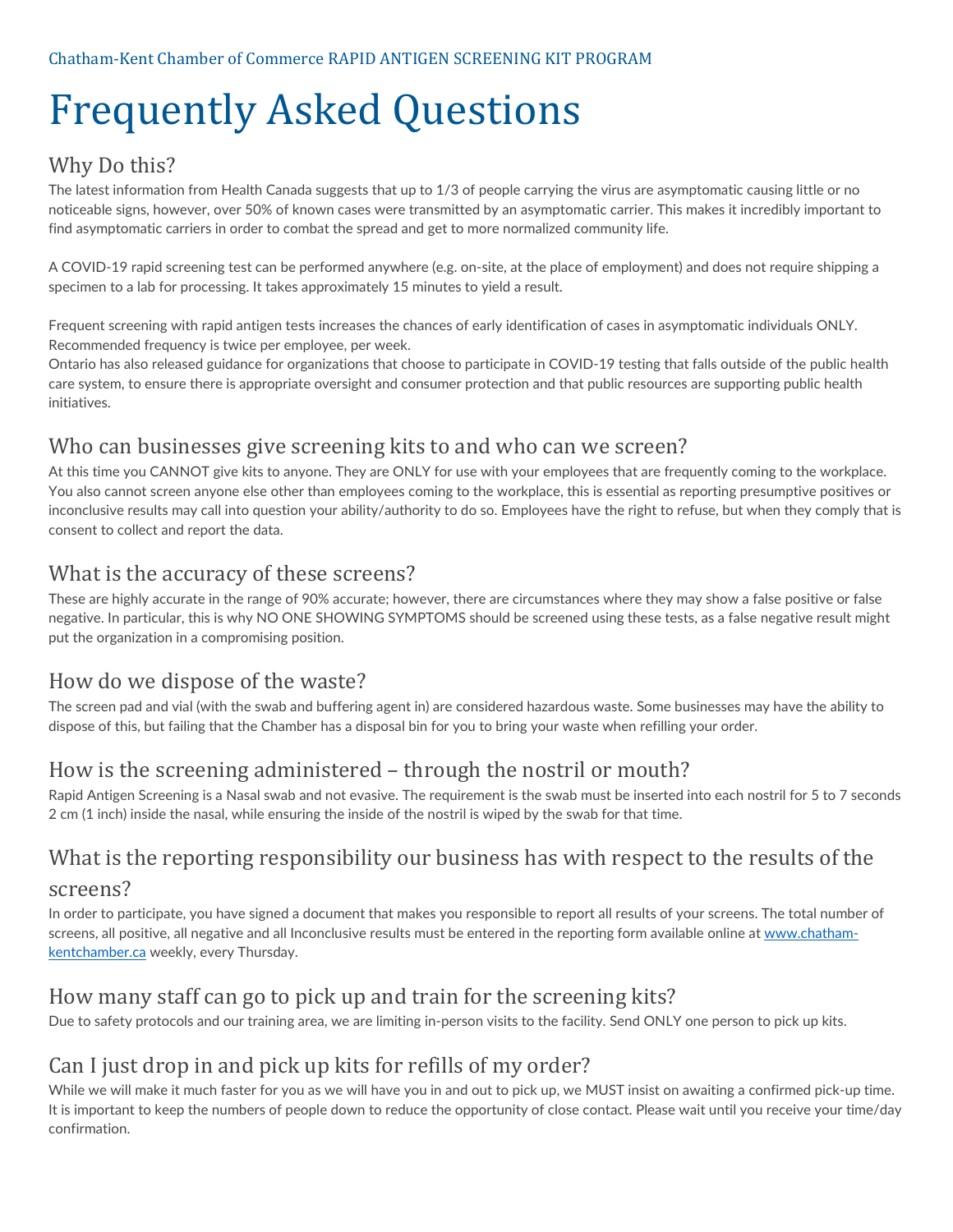# What is the next step if an employee has a positive or inconclusive result?

Anyone screening presumptive positive or inconclusive MUST immediately self-isolate and contact Local Public Health for a PCR Test within 24 hours and cannot be permitted in the workplace until there is a confirmed (by Public Health) negative test result. It is REQUIRED that Public Health be notified of any positive results immediately.

According to the Ministry of Health as of now, you are required to report all presumptive positives, and Inconclusive to the Local Public Health authority.

Your employee is required to follow all of the Local Public Health authority's direction and MUST arrange for a PCR test within 24 hours of their presumptive positive or inconclusive result.

We will be reporting from our Rapid Screening Kit website to the Ministry of Health and Health Canada for data collection.

# Who can perform the screening test on the employees?

The Ontario Government authorizes "self" screening using these kits. However, there is a requirement that a Screening Supervisor who has been trained via the video you watched at your initial pick-up and was sent after your initial order by email.

No one other than the employee should perform the swabbing procedure on any employee, the supervisor is there to instruct and ensure the procedure is followed for an accurate result.

# Can I show my supervisors how to do the screens, have them watch the video in order to have them supervise the screens?

At this point, the Ministry of Health requires that a trained individual supervises the screening process. You will receive an email after your initial pick-up, contained in that email is a link to report results as well as a link to the training video to use as a refresher and/or train other supervisors.

# What is the frequency we should be screening our employees?

The recommendation from public health is that all employees should be screened twice per week. It is understood in some settings or with a higher frequency of close contact that some businesses will want to screen more than twice per week. Please advise us at [sarahv@chatham-kentchamber.ca.](mailto:sarahv@chatham-kentchamber.ca) We would like to help but this will affect our required supply needs at the Chamber, and we need a bit of notice to alert our supplier.

Conversely, some may want to test less frequently or may have a variety of schedules that employees are in the workplace. It is really up to you, but please, put the safety of your employees first, and that will ensure you have a safe workplace

# Do these kits have an expiry date?

This test kit may be used up to one year past the expiration date listed on the packaging.

As of Sept. 9, 2021, the Panbio COVID-19 Ag Rapid Test Device (Nasal) has received authorization from Health Canada to have its shelflife extended to 24 months (Authorization reference number 324506, Amendment Reference Number: 335165)

# Who should I be testing?

Test people who don't have symptoms and people who are not fully-vaccinated. Test people who have no COVID-19 symptoms and are not a close contact of someone with COVID-19. Antigen screening is generally not recommended for individuals who are fully vaccinated as the likelihood of COVID-19 is low for this group which could result in an increase of false positives results. For many sectors, participation is voluntary and people are not required to disclose their vaccination status in order to screen. All individuals should continue to follow all other public health measures in the workplace.

# It is allergy season and people are experiencing symptoms similar to COVID-19, should we avoid screening people that may be experiencing allergy symptoms, or should we screen them regardless?

Again, anyone showing symptoms that are similar to COVID-19, could in fact be infectious and should not be screened and diverted directly to public health for a PCR assessment.

While we recognize some symptoms can resemble allergies, the risk to the workplace may not be worth ignoring.

# I am a consultant on workplace safety, can I order on behalf of my clients and screen their employees?